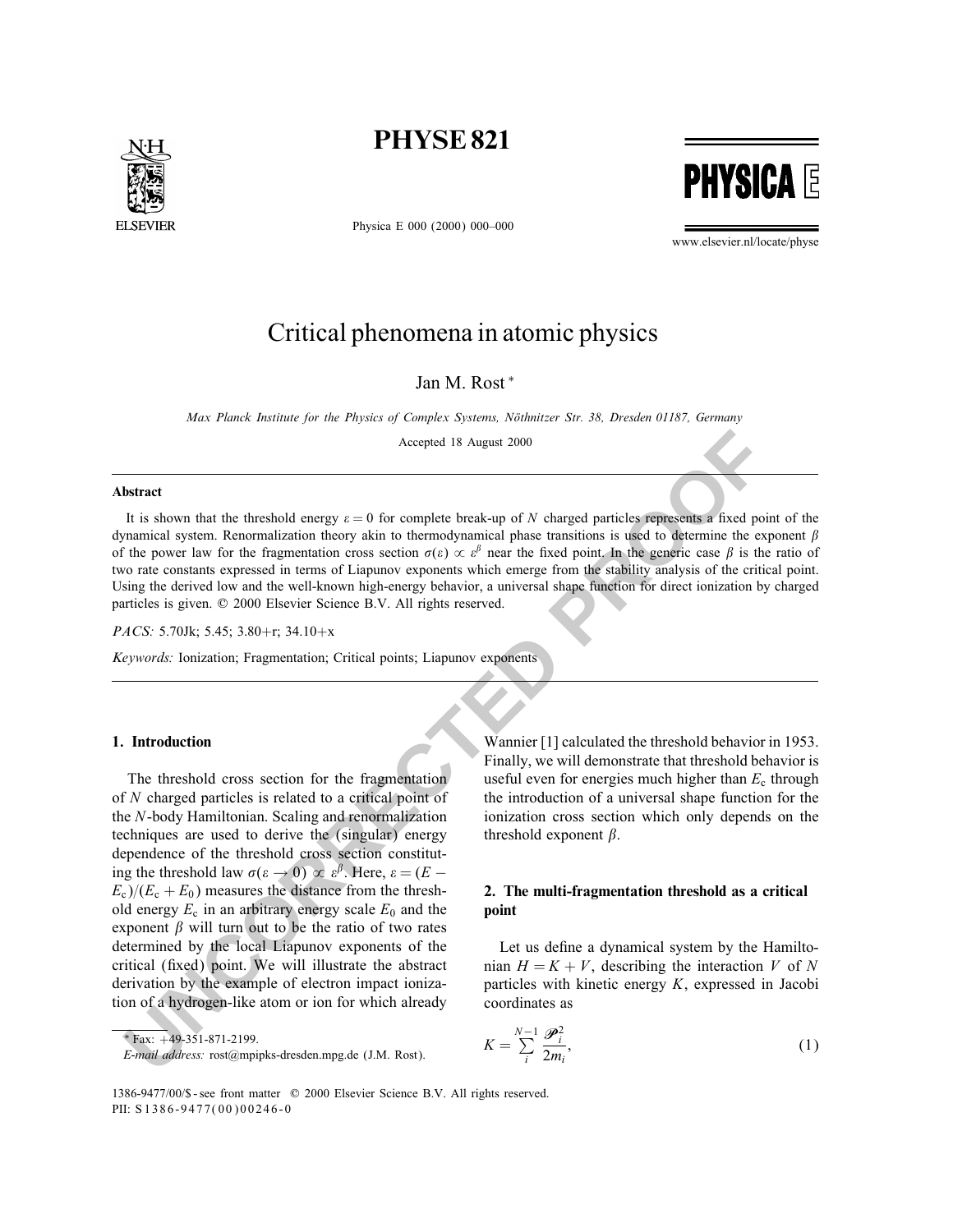where  $m_i$  is the reduced mass along the Jacobi coordinates  $\mathcal{R}_i$  with conjugated momenta  $\mathcal{P}_i$ . We will work in mass-scaled-hyperspherical coordinates from now on. In these coordinates only one length is specified, the radius of the hypersphere of all particles. The hyperradius  $R$  is defined by the Euclidean distance  $R^2 = \sum_i R_i^2$  of all mass weighted-Jacobi vectors  $\mathbf{R}_i = \sqrt{m_i/m_0\mathcal{R}_i}$ , where  $m_0$  is an arbitrary mass scale which we set to unity since we work in atomic units unless stated otherwise. All other coordinates are angles, abbreviated as  $\boldsymbol{\omega} = (\alpha_1,\ldots,\alpha_{N-2}, \theta_1,\ldots,\theta_{2N-2}),$ where  $\theta_i$  is the geometrical angle describing the relative position of the  $R_i$  in space, while the so-called hyperangles fix the lengths  $R_i = |\mathbf{R}_i|$  relative to each other, e.g.  $\alpha_1 = \arctan R_1/R_2$  [2].

The potential is a function of all coordinates  $V =$  $V(R, \omega)$  of which we only require that

$$
V(R \to \infty, \omega_0) \to 0 \tag{2}
$$

for  $\omega = \omega_0$  fixed. This limit represents the fully fragmented N-body system where all particles are force free and infinitely far separated from each other. To simplify the derivation of the threshold law we will only consider full fragmentation specified by Eq. (2). The result can be easily generalized to partial fragmentation into less than  $N$  fragments at the respective threshold energy. Naturally, as defined by Eq.  $(2)$ , the threshold energy for full fragmentation is  $E_c = 0$  and the dimensionless energy takes the form  $\varepsilon = E/E_0$ .

The idea for the theoretical description of threshold fragmentation as a critical phenomenon is based on the following observation: If the N-particle system has completely fragmented, its potential energy approaches zero according to Eq. (2). Close to threshold  $E \approx 0$  this implies that the kinetic energy will be small too, since we have  $0 \approx E = K + V \approx K$ . The almost vanishing kinetic energy after threshold fragmentation has two important consequences which lead directly to the description of threshold fragmentation as a critical phenomenon.

(i) With  $K(E \rightarrow 0) \rightarrow 0$  threshold fragmentation will proceed with the minimum of kinetic energy required to fragment the system. The signature of (complete) fragmentation is that the hyperradius grows,  $R \to \infty$  and this requires a finite velocity  $R \neq 0$ . On the other hand, all other (angular) velocities may vanish  $\dot{\omega}_i = 0$  and the corresponding

degrees of freedom do not have kinetic energy. Preserving this scenario over a finite interval of time, requires a fixed point condition for all angles with the intuitive picture of the N-body system being frozen in a certain geometrical shape while its size is continuously growing with increasing *. Note that the geometrical shape* refers to the  $3N - 3$  dimensional hyperspace and includes the geometrical positions of the  $N$  particles in the three-dimensional physical space as well as the ratio of the mutual distances between the particles which remains the same.

(ii) The almost vanishing kinetic energy near threshold implies also that the fragments move asymptotically (for  $R \to \infty$ ) infinitely slowly.

**From the control is a function of all continuates V = \text{The potential is a function of all of the two points, and the initial points are the same. The potential is a function of all of the points. The initial conditions are not completely different (if) suggests that the initial points are not explicitly used. The idea of the behavior of the points are not explicitly the derivatives of the points. The final conditions are not explicitly the derivatives of the points are not explicitly the derivatives of the points. The final conditions are not explicitly used, the initial conditions are not explicitly considered. The final conditions are not explicitly considered, the initial conditions are not explicitly considered. The final conditions are not easily generalized by the equation of the lines are not completely considered. The final conditions are not easily generalized, by the second equation is <math>F\_{\text{ex}} = \text{** Property (ii) suggests that it might be possible to formulate the dynamical process of threshold fragmentation (which requires also  $t \to \infty$ ) by renormalization of the time evolution of the phase space variables about a fixed point. The phase space variables of the Hamiltonian then play the same role as the coupling constants in the theory of traditional phase transitions, see e.g. Ref. [3]. First, we must find the relevant fixed point. Using the observation (i) we have already a natural fixed point condition for all angles. From the same argument, we see, however, that it is impossible to have a fixed point for the radial degree of freedom. To overcome this problem we introduce the hyperradius r, scaled by the excess energy  $\varepsilon$ ,

$$
r = R\varepsilon. \tag{3}
$$

For any finite  $R$  the scaled hyperradius will approach  $r^* = 0$  in the threshold limit  $\varepsilon \to 0$ .

The scaling Eq. (3) is not only necessary to obtain a radial fixed point condition. It also enables us to formulate the threshold fragmentation cross section in terms of the stability properties of the fixed point. They are determined by the behavior of the system under small perturbations  $\delta y = y - y^*$  about the fixed point, where  $\nu$  denotes the vector of all phase space variables, i.e., momenta and coordinates. Choosing appropriate values for  $\delta r$  we can show that the stability properties describe the fragmentation dynamics in the limit  $\varepsilon \to 0$ .

As already mentioned implicitly in (i), a fully fragmented state is enforced by  $R \rightarrow \infty$  and all angles  $\omega_i = \omega_i^*$  being fixed. In scaled coordinates an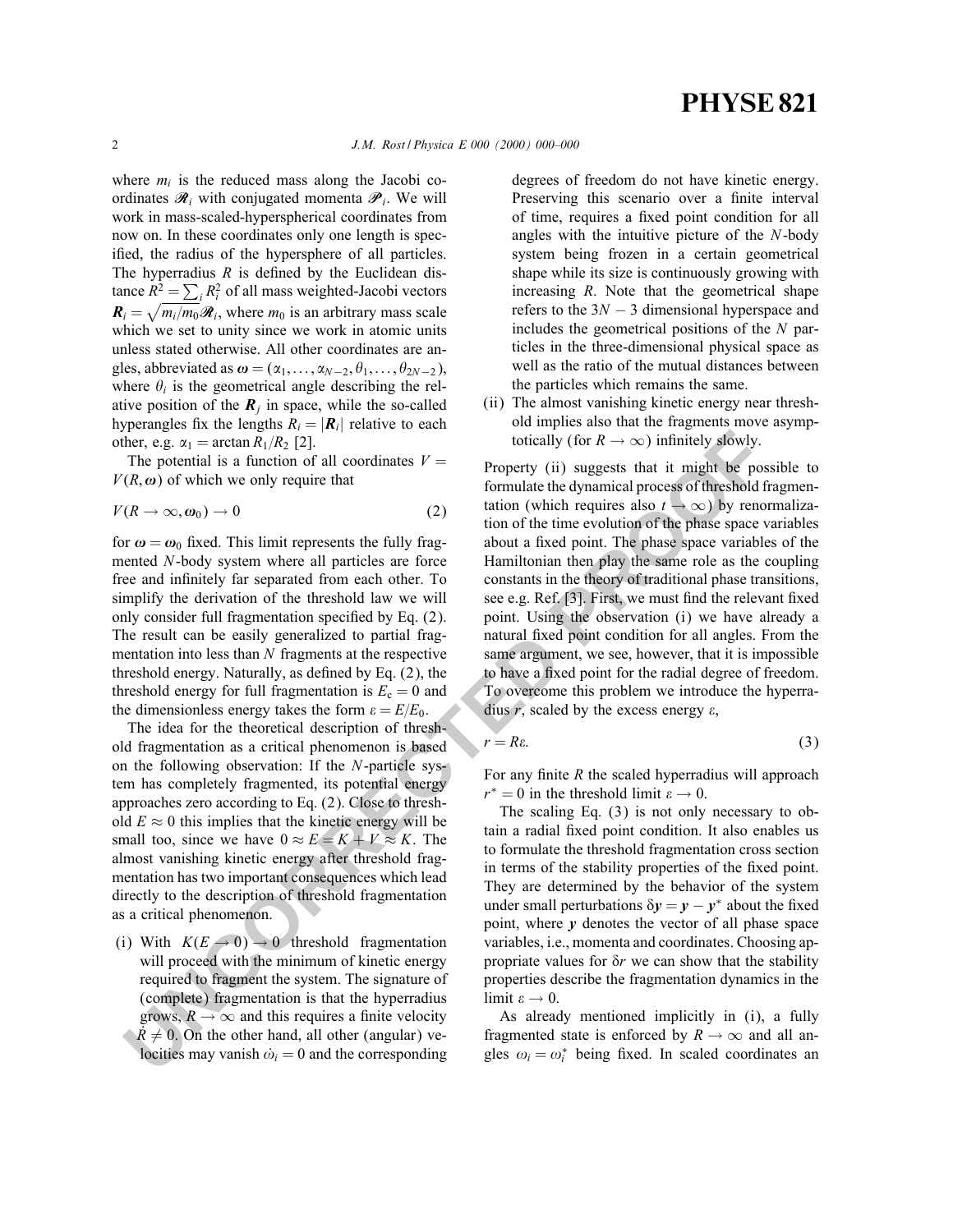arbitrarily small but finite deviation  $\delta r = \Delta$  from the fixed point is sufficient to have  $\delta R = \delta r/\varepsilon \rightarrow \infty$  for  $\varepsilon \rightarrow 0$ .

For a fragmentation process to be possible, at least some of the constituents must be bound before the fragmentation. To break these bonds energy must be transferred to the bound subsystem. This requires an interaction, i.e., a nonvanishing potential  $V \neq 0$  and in turn a finite hyperradius  $R_0$ . However, in scaled coordinates we have  $\delta r^- = R_0 \varepsilon$  which tends to zero for  $\varepsilon \to 0$ . Hence, the necessity of energy exchange for a fragmentation process to happen forces the system to the fixed point  $r^* = 0$  for  $\varepsilon \to 0$ . For fragmentation induced by particle impact, the initial hyperradius  $R_0$ must be chosen so large that the observables of the scattering process do not change with a small change of  $R_0$ . In practice, this means to calculate the cross section as a function of  $R_0$  and to take the limit  $R_0 \rightarrow$ ∞ afterwards.

To summarize, in the threshold limit the time evolution of a small deviation  $\delta r$  from the fixed point is sufficient to describe the dynamical evolution of the system with initial and final deviations specified as

$$
\delta r^- = R_0 \varepsilon, \quad \delta r^+ = \Delta,\tag{4}
$$

ust be chosen so large that the observables of the<br>
actuation of the threshold law<br>
active process do not change with a small change with a small change with a small change with a small change of<br>  $R_6$ , in paractice, thi respectively, where  $\Delta$  is an arbitrary constant. Working in energy-scaled coordinates and using a change of the total energy  $\varepsilon$  to describe the dynamical evolution of the system at a fixed energy as implied by Eq.  $(4)$ requires a careful separation of energy-dependent and energy-independent variables. Otherwise one leaves the energy shell  $\varepsilon$  for small deviations  $\delta y$  from the fixed point. In order to make sure that all variables except  $r$  are influenced by the change in  $\varepsilon$  we must construct a Hamiltonian  $\mathcal H$  such that  $\delta r$  is orthogonal to all other deviations  $\delta y$ . The Hamiltonian which fulfills the above requirements reads

$$
h = (E - K)/V - 1 = 0 \tag{5}
$$

which is essentially  $-(H - E)/V$ . We define new momenta as

$$
p = P(-V)^{-1/2},
$$
 (6)

$$
p_i = P_{\omega_i}(-Vr^2)^{-1/2},\tag{7}
$$

where the reason for including an additional factor  $r^2$ in  $p_i$  will become clear later. With these momenta the critical Hamiltonian reads

$$
\mathscr{H} = p^2/2 + D(\boldsymbol{\omega}) + E_0 \varepsilon / V(r/\varepsilon, \boldsymbol{\omega}) - 1 \equiv 0, \qquad (8)
$$

where

$$
D = \sum_{i,j} l_{ij}(\omega) p_i p_j \tag{9}
$$

is the kinetic energy from the angular degrees of freedom and only the term  $E/V = E_0 \varepsilon/V$  carries an explicit dependence on  $\varepsilon$ . The usual centrifugal radial dependence  $1/r^2$  has been absorbed in the  $p_i$  defined by Eq.  $(7)$  to avoid singularities when the fixed point  $r^* = 0$  is approached.

### 3. Derivation of the threshold law

The equations of motion for the new phase space variables are most easily derived by determining first the corresponding equations for the old (canonical) phase space variables from the Hamiltonian  $h$  of Eq. (5) in the canonical way. In a second step, one takes the time derivative of the new momenta in terms of the old ones according to Eq. (2). Finally, we need a set of equations which behave regularly at the fixed point  $r<sup>*</sup> = 0$ . This can be achieved by changing the time variable from the old time  $t$  defined by the Hamiltonian h of Eq.  $(5)$  to a new time defined by

$$
dt = d\tau (-Vr^2)^{1/2}.
$$
 (10)

Denoting  $dx/d\tau$  by  $\dot{x}$ , the equations of motion read finally

$$
\dot{r} = pr,
$$
\n
$$
\dot{p} = k(p^2/2 - 1) + D - p\Omega/2,
$$
\n
$$
\dot{\omega}_i = \frac{\partial D}{\partial p_i},
$$
\n
$$
\dot{p}_i = \frac{1}{V} \frac{\partial V}{\partial \omega_i} - \frac{\partial D}{\partial \omega_i} - p_i p(1 - k/2) - p_i \Omega/2,
$$
\n(11)

 $V \partial \omega_i$ 

where  $k$  and  $\Omega$  are defined by

$$
k = -\frac{R}{V} \frac{\partial V}{\partial R}; \quad \Omega = \sum_{j} \frac{\partial V}{\partial \omega_{j}} \frac{\dot{\omega}_{j}}{V}, \tag{12}
$$

respectively. At threshold  $\varepsilon = 0$  this dynamical system of the abstract form  $\dot{v} = f(v)$  has a fixed point  $\dot{v} = 0$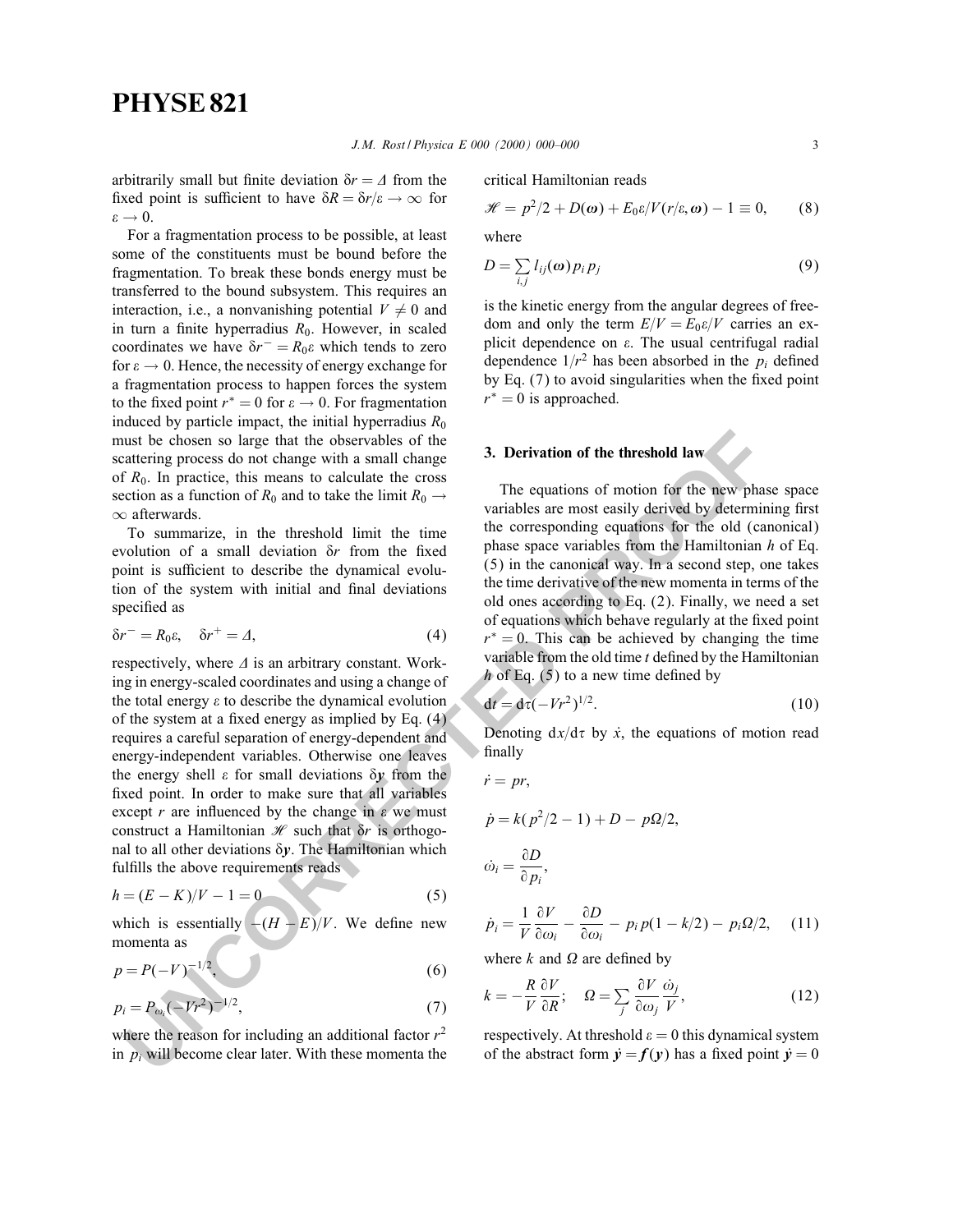4 J.M. Rost / Physica E 000 (2000) 000–000

with values

$$
\omega_i^* \quad \text{from } \partial V / \partial \omega_i = 0,
$$
  

$$
p_i^* = r^* = 0,
$$
  

$$
p^* = \sqrt{2}, \tag{13}
$$

where the value for  $p^*$  follows from the energy conservation according to the Hamiltonian Eq. (8).

aging are fixed  $\alpha_i$ , For small excess energies  $\vec{a}_i$ , and  $\alpha_i$  and  $\alpha_i$  and  $\alpha_i$  and  $\alpha_i$  and  $\alpha_i$  and  $\alpha_i$  and  $\alpha_i$  and  $\alpha_i$  and  $\alpha_i$  and  $\alpha_i$  and  $\alpha_i$  and  $\alpha_i$  and  $\alpha_i$  and  $\alpha_i$  and  $\alpha_i$  and  $\alpha_i$  an Due to the scaling  $r = Re$  the fixed point  $r^* = 0$  is realized for arbitrary unscaled  $R_0$  at threshold  $\varepsilon = 0$ . For  $R_0 \rightarrow \infty$  the fixed point at  $\varepsilon = 0$  characterizes the fully fragmented system where all particles have in finite (unscaled) distance from each other, since all angles are fixed at  $\omega_i^*$ . For small excess energies  $\varepsilon$ , deviations from the fixed point correspond to trajectories which do not contribute to the fragmentation since they fail to reach the fixed point for large interparticle distances due to its instability. The instability of the fixed point can be quantified by linearizing the equations of motion about the fixed point according to

$$
\delta \dot{y}_i = \sum_j M_{ij}^* \delta y_j,\tag{14}
$$

where  $M_{ij}^* = \partial f_i / \partial y_j$  is the stability matrix at the fixed point. Diagonalizing the matrix  $M^*$  with components  $M_{ij}^*$  yields the Liapunov exponents  $\lambda_i$  as eigenvalues and the normal modes  $\delta\gamma$  as linear combinations of the  $\delta y$  with the explicit time dependence

$$
\delta \gamma_i(\tau) = e^{\lambda_i \tau} \delta \gamma_i(0). \tag{15}
$$

The Hamiltonian  $\mathcal{H}$  has been constructed such that all normal modes with eigenvalues  $\lambda_i$  decouple from the radial normal mode whose differential equation  $\delta \dot{r} = p^* \delta r$  follows directly from Eq. (11). Integration yields

$$
\delta r(\tau) = e^{\lambda_r \tau} \, \delta r(0),\tag{16}
$$

with the radial Liapunov exponent  $\lambda_r = p^*$ . From Eq. (4) we may identify  $\delta r^+$  with  $\delta r(\tau)$  and  $\delta r^-$  with  $\delta r(0)$ . Thereby, we obtain the desired relation between energy change in  $\varepsilon$  and time evolution in  $\tau$  negotiated by the scaling and dynamical evolution properties of the hyperradius,

$$
e^{\lambda_r \tau} = \frac{\delta r(\tau)}{\delta r(0)} \equiv \frac{\delta r^+}{\delta r^-} \propto \varepsilon^{-1}.
$$
 (17)

This relation states how  $\tau \to \infty$  is connected with the threshold limit  $\varepsilon \to 0$  through the instability of the hyperradius  $\delta r$ .

To derive the explicit form of the threshold law, we must formulate the classical fragmentation cross section for  $N$  particles. The threshold law is essentially independent of the actual initial state as expected for a critical phenomenon. Hence, at  $\tau = 0$  with a finite hyperradius  $R(\tau = 0) = R_0$  before the fragmentation has happened, we consider a general initial phase space distribution  $\rho(R_0, y)$  parameterized by 6N − 8 phase space variables  $y$ . The  $y_i$  depend on the physical initial state and the process which induces fragmentation (e.g. particle impact or photon impact, etc.). At fixed hyperradius  $R_0$  the  $y_i$  completely determine the distribution  $\rho$  since the radial momentum P is used to satisfy energy conservation. The total fragmentation cross section is the integral over the differential cross section at all final hyperangles  $\alpha^+$  and can be expressed as

$$
\sigma \propto \lim_{\tau \to \infty} \int d\mathbf{x}^+ \int d\mathbf{y} \, \rho(R_0, \mathbf{y}) \delta(\mathbf{\alpha}(\tau) - \mathbf{\alpha}^+). \tag{18}
$$

The  $\delta$ -functions contain the entire, complicated dynamics of the N-particle system. To resolve it we choose  $N - 2$  (the dimension of  $\alpha$ ) of the integration variables  $y_i(0)$  for which the Jacobi matrix  $J_{ii} =$  $\partial \alpha_i(\tau)/\partial y_i(0)$  has nonvanishing determinant  $|J_{ii}| \neq 0$ . With the  $\alpha_i(\tau)$  as new integration variables all integrations can be performed and we are left with

$$
\sigma \propto \int d\alpha^+ |J_{ij}|^{-1}_{\alpha(\tau)=\alpha^+}.
$$
 (19)

From Eq. (17) we know that in the threshold limit it is sufficient to evaluate the dynamical Jacobi matrix in linear approximation which reads with the help of Eq. (15)

$$
J_{ij} = \sum_{k} A_{ik} e^{\lambda_k \tau} B_{kj} \tag{20}
$$

where the matrices  $A_{ij} = \partial \alpha_i / \partial \gamma_j$  and  $B_{ij} = \partial \gamma_i / \partial \gamma_j$ represent coordinate transformations at times  $(\tau)$  and (0), respectively. For large times  $\tau$ , the largest Liapunov exponents will dominate. Assuming an ordering  $\lambda_1 > \lambda_2, \ldots$ , we obtain for the determinant

$$
|J_{ij}(\tau \to \infty)| \propto \exp\left[\sum_{i}^{N-2} \lambda_i \tau\right]. \tag{21}
$$

The  $N - 2$  terms in the sum reflect the fact that the determinant measures an  $N - 2$  dimensional volume which is spanned by the  $N - 2$  normal modes with the largest Liapunov exponents. Inserting Eq. (21) into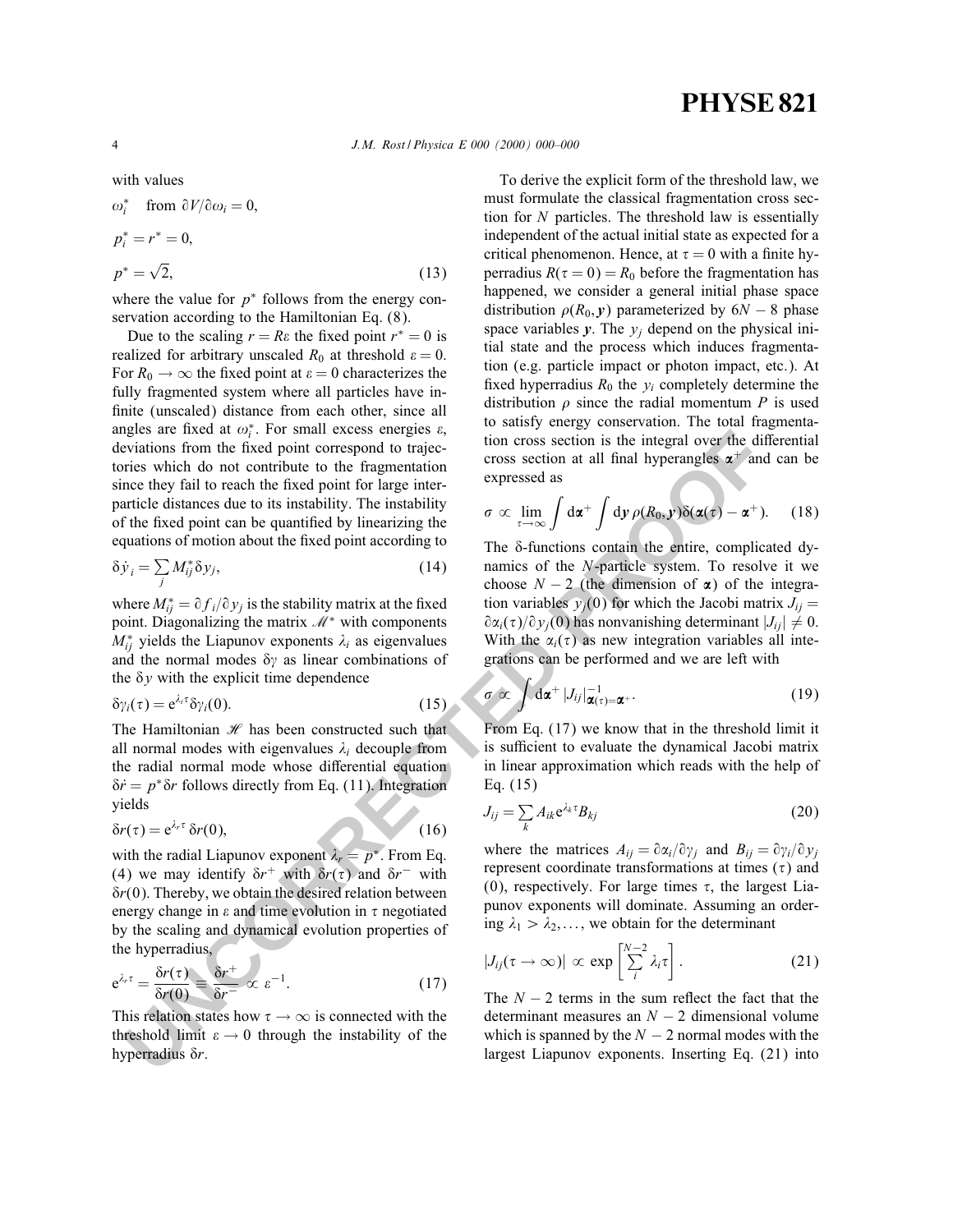Eq. (19) and using the relation Eq. (17) between  $\tau$ and  $\varepsilon$  we arrive at

$$
\sigma(\varepsilon \to 0) \propto \varepsilon^{A/\lambda_r},\tag{22}
$$

where

$$
A = \lim_{R_0 \to \infty} \sum_{i}^{N-2} \lambda_i(R_0).
$$
 (23)

The threshold law has a simple interpretation: The amount of fragmentation is decided by the competition of two processes, firstly, the mutual separation of the particles with a growing hyperradius R, and secondly, the departure from the fixed point of fragmentation in angular directions. Threshold fragmentation is, relatively speaking, a probable event, if the rate of radial growth  $\lambda_r$  of the system is large compared to  $\Lambda$ , the rate with which the dynamical system leaves the fixed point. Finally, with an increasing number of particles N, there are more possibilities for partial fragmentation which lower the cross section for complete fragmentation by more unstable directions contributing to the sum in Eq.  $(23)$ .

In the following section we will illustrate the result obtained in a rather abstract way for three charged particles.

## 4. General form of the threshold law for three-particle systems of two degrees of freedom

**Example as probable control. It the rate of radial is two of the ear momenta Eq. (2) with the help compared to**  $A$ **, the**  $(26)$  **and formulating the quantions of gottobian explane like the winding the parameteric with whic** To arrive at a compact form and an analytically solvable fixed point condition we restrict ourselves to A–B–A systems. Assume a collinear arrangement of the three particles where B with mass  $m_B$  is located in between the two particles of sort  $A$  with mass  $m_A$  described by the two distances  $r_{AB}$  and  $r_{BA}$ . In mass-weighted hyperspherical coordinates  $(r, \alpha)$  this geometrical arrangement can be parameterized in a symmetric and compact way by

$$
r_{AB}=r\sin(\alpha_0-\alpha),
$$

$$
r_{BA}=r\sin(\alpha_0+\alpha),
$$

$$
\alpha_0 = \frac{1}{2} \arctan\sqrt{\frac{m_B}{m_A} \frac{2m_A + m_B}{m_A}},\tag{24}
$$

where  $\alpha \in [-\alpha_0, \alpha_0]$ . The Hamiltonian Eq. (5) formulated with momenta P and  $P_{\alpha}$  reads

$$
h_2 = -(P^2/2 + P^2/2r^2) - E)/V - 1 \equiv 0 \tag{25}
$$

where  $V = V(r/\varepsilon, \alpha)$  is the total potential in scaled coordinates. The equations of motion are now,

$$
\frac{dP}{dt} = -\frac{\partial h_2}{\partial r} = \varepsilon^{-1} \frac{V_r}{V} - \frac{P_\alpha^2}{V r^3},
$$
  
\n
$$
\frac{dr}{dt} = \frac{\partial h_2}{\partial P} = -\frac{p}{V},
$$
  
\n
$$
\frac{dP_\alpha}{dt} = -\frac{\partial h_2}{\partial \alpha} = \frac{V_\alpha}{V},
$$
  
\n
$$
\frac{d\alpha}{dt} = \frac{\partial h_2}{\partial P_\alpha} = -\frac{P_\alpha}{V r^2},
$$
\n(26)

where  $V_x$  denotes  $\partial V/\partial x$ . Calculating the time derivative of the new momenta Eq. (2) with the help of Eq. (26) and formulating the equations of motion in the new time variable according to Eq. (10) yields the coupled first-order differential equations which are not singular at the fixed point (we define  $p_1 \equiv p_2(-Vr^2)^{-1}$ ):

$$
\dot{r}=pr,
$$

$$
\dot{p} = k(p^2/2 - 1) + p_1^2 - \frac{p_1 p}{2} \frac{V_{\alpha}}{V},
$$
  

$$
\dot{\alpha} = p_1,
$$

$$
\dot{p}_1 = \frac{V_x}{V}(1 - p^2/2) - p_1 p(1 - k/2). \tag{27}
$$

The potential energy of the collinear Hamiltonian for two electrons (particles A, mass  $m_A = 1$ ) and an infinitely heavy nucleus  $B$  of charge  $Z$  is given by

$$
v(r_{AB}, r_{BA}) = -Z/r_{AB} - Z/r_{BA} + |r_{AB} + r_{BA}|^{-1}.
$$
 (28)

It is easy to see that  $V_\alpha = 0$  is fulfilled for  $\alpha^* = 0$ . Hence, in the coordinates chosen, the relevant fixed point for fragmentation is given by  $p_1^* = r^* = \alpha^* = 0$ and  $p^* = \sqrt{2}$  enforced by energy conservation. The stability of the fixed point is calculated from small deviations

$$
\delta \dot{p} = 0,\tag{29}
$$

$$
\delta \dot{r} = p^* \, \delta r,\tag{30}
$$

$$
\delta \dot{p}_1 = A_{11} \delta p_1 + A_{12} \delta \alpha, \tag{31}
$$

$$
\delta \dot{\alpha} = A_{21} \, \delta \, p_1 + A_{22} \, \delta \alpha \tag{32}
$$

with the elements

$$
A_{11} = p^*/2, \tag{33}
$$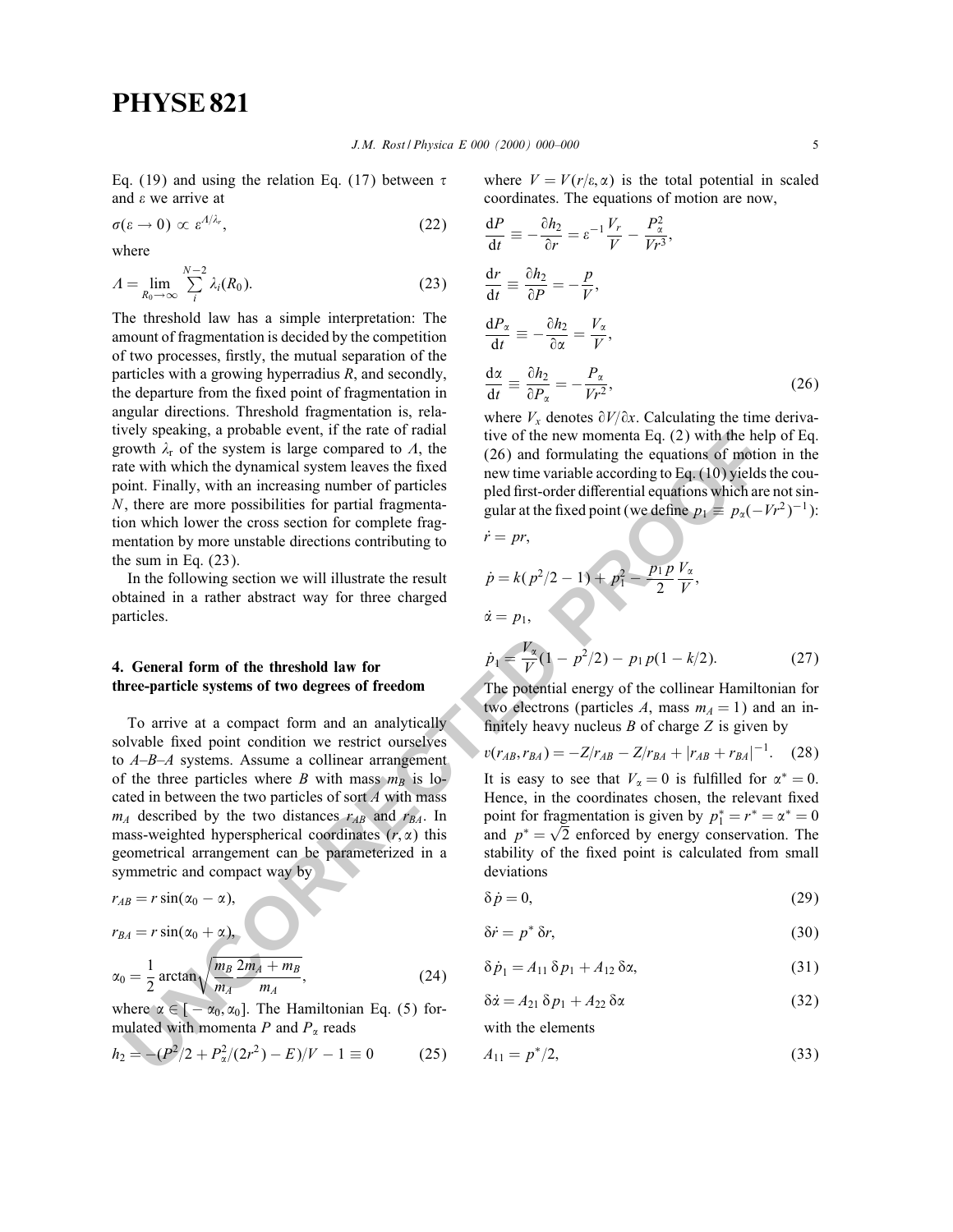6 J.M. Rost / Physica E 000 (2000) 000–000

$$
A_{12} = \frac{\partial^2 V}{\partial \alpha^2} \frac{1}{V} \equiv \frac{V_{xx}^*}{V^*},\tag{34}
$$

$$
A_{21} = 1,\t\t(35)
$$

$$
A_{22} = 0 \tag{36}
$$

of the matrix  $\mathscr A$ . Eq. (4) shows the decoupling of  $\delta r$ from the other degrees of freedom which has been achieved by construction of the critical Hamiltonian. The decoupling leads in connection with  $\delta \dot{p} = 0$  immediately to the integrated time evolution of Eq. (16) with  $\lambda_r = p^* = \sqrt{2}$ . The time evolution of the hyperangle  $\alpha$  is obtained by calculating the determinant  $\det(\mathscr{A} - \lambda)$  which leads to a quadratic secular equation for  $\lambda$  with the solutions

$$
\lambda_{\pm} = -\frac{\lambda_r}{2} \left( 1 \pm \sqrt{1 + \frac{16V_{xx}}{V[p^*]^2}} \right),\tag{37}
$$

where use has been made of the fact that  $p^* = \lambda_r$ . Since we have only one angular degree of freedom the sum for the rate in Eq. (23) contains only one term and

$$
A = \lim_{R \to \infty} \lambda_{-}(R). \tag{38}
$$

With Eqs. (37) and (38) we can directly evaluate the threshold exponent for specific interactions. For the interaction Eq. (28) the threshold law reads  $\sigma \propto \varepsilon^{\beta}$ with

$$
\beta = \frac{\lambda_{-}}{\lambda_{r}} = \frac{1}{4} - \frac{1}{4} \sqrt{\frac{100Z - 9}{4Z - 1}},
$$
\n(39)

which is exactly Wannier's result [1].

## 5. Universal shape function for ionization cross sections

The experimental verification of the threshold cross section  $\sigma(\varepsilon) \propto \varepsilon^{\beta}$  is due to its very nature difficult because the signal is small, even zero at threshold  $\varepsilon = 0$ . However, the threshold behavior influences significantly the shape of the fragmentation cross section over a wide energy range. This influence can be used to verify the threshold exponents indirectly. Moreover, the in
uence manifests itself in a universal shape of the ionization cross section which only depends on the threshold exponent  $\beta$  [4],

$$
\sigma(E) = \sigma_{\rm M} f(E/E_{\rm M}),\tag{40}
$$



Fig. 1. Double-ionization cross sections for  $H^-$  (circles) [6], O<sup>-</sup> (squares), and C− (triangles) [7] in terms of the maximum values  $E_M$ ,  $\sigma_M$ . In addition the shape function Eq. (41) is shown with a solid line.

where the shape function is given by

$$
f(x) = x^{\beta} \left( \frac{\beta + 1}{\beta x + 1} \right)^{\beta + 1}.
$$
 (41)

2. Universal was been universal to the solutions<br>
In for  $\lambda$  with the solutions<br>  $\pm -\frac{2\pi}{2} \left(1 \pm \sqrt{1+\frac{16V_{23}}{V_{12}+2}}\right)$ , (37)<br>
there use has been mead of the fact that  $p^* = \lambda$ .<br>
there use has been mead of the fa The shape is obtained by combining the low-energy power-law behavior and the classical high-energy behavior  $\sigma(\varepsilon \geq 1) \propto 1/\varepsilon$  as it has been derived by Thomson in 1912 [5]. The shape function is parameter free if expressed in dimensionless variables, i.e., the cross section is expressed as  $y = \sigma/\sigma_M$  and the energy is expressed as  $x = E/E_M$ , where  $E_M$  is the energy where the cross section has its maximum, and  $\sigma_M$  is this maximum value. Fig. 1 shows examples for different three-body fragmentations. However, the shape function is not restricted to three charged fragments. Since the high-energy behavior is determined by the projectile the shape function remains the same even for more fragments, only the exponent  $\beta$  changes. Fig. 2 presents data for double-electron detachment from negative ions by electron impact which leaves four charged fragments [12].

### 6. Summary

We have described threshold fragmentation into three or more charged particles as a critical phenomenon which motivates that the fragmentation cross section has the closed form of a power law as a function of excess energy. Moreover, we have derived the critical exponent as the ratio of two rate constants which characterize the stability of the fixed point responsible for the criticality of threshold

$$
\epsilon
$$